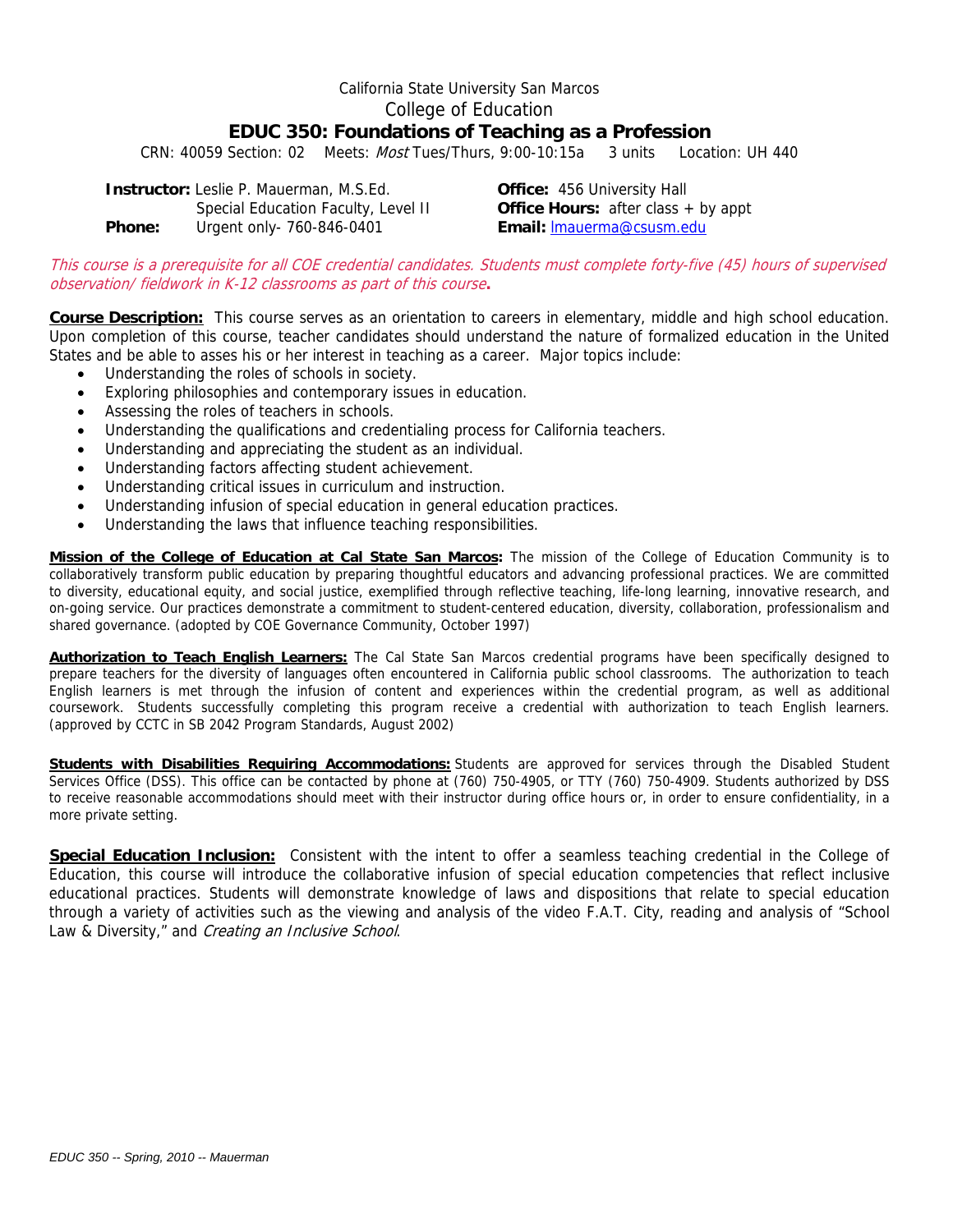**College of Education Attendance Policy:** Due to the dynamic and interactive nature of courses in the College of Education, all students are expected to attend all classes and participate actively. **Absences and late arrivals/early departures will affect the final grade**. A minimum grade of C+ is required in EDUC 350 to qualify as prerequisite for admission to the Cal State San Marcos teacher credential program. COE attendance policy states, "At a minimum, students must attend 80% of class time, or s/he may not receive a passing grade for the course at the discretion of the instructor. Individual instructors may adopt more stringent attendance requirements." Should students have extenuating circumstances, please contact the instructor as soon as possible. In this section of EDUC 350, the following attendance policy will apply: One class session may be missed without penalty to your grade. Each additional missed session will drop your final grade by 1/3 grade point.

**Credential Program Recommendations:** As one of several evaluation methods, EDUC 350 course instructors are asked for feedback concerning credential candidates who are applying for programs at Cal State San Marcos. Keep in mind that your professionalism and hard work in this class not only affect your course grade, but also indicate your readiness for a credential program.

**Field Work:** In addition to in-class work, assigned readings and projects, students will participate in forty-five (45) hours of supervised fieldwork assignments in a variety of public school settings. Details on the fieldwork are found on the COE syllabus webpage, at the top of the list of syllabi for this semester. Documentation of these hours is required to receive a grade in EDUC 350. Cal State San Marcos students are expected to adhere to professional standards in their dress and behavior in the field. Required clearances (fingerprints, TB test) are the responsibility of the student. A recommendation (usually from the classroom teacher where most of the fieldwork is done, also known as a Field Experience Recommendation) is a requirement for admission to the Cal State San Marcos Teacher Credentialing programs.

**All University Writing Requirements:** All courses at CSUSM require a 2500 word writing requirement. In this course, you will required to write extensively through the following assignments: weekly reading log, teacher interview, choice book report, contemporary issues research, educational philosophy paper, inclusion assignment, field experience reports, and various in-class writing assignments.

**CSUSM Academic Honesty Policy:** "Students will be expected to adhere to standards of academic honesty and integrity, as outlined in the Student Academic Honesty Policy. All written work and oral assignments must be original work. All ideas/materials that are borrowed from other sources must have appropriate references to the original sources. Any quoted material should give credit to the source and be punctuated with quotation marks.

Students are responsible for honest completion of their work including examinations. There will be no tolerance for infractions. If you believe there has been an infraction by someone in the class, please bring it to the instructor's attention. The instructor reserves the right to discipline any student for academic dishonesty in accordance with the general rules and regulations of the university. Disciplinary action may include the lowering of grades and/or the assignment of a failing grade for an exam, assignment, or the class as a whole."

Incidents of Academic Dishonesty will be reported to the Dean of Students. Sanctions at the University level may include suspension or expulsion from the University.

# **Plagiarism:**

As an educator, it is expected that each student will do his/her own work, and contribute equally to group projects and processes. Plagiarism or cheating is unacceptable under any circumstances. If you are in doubt about whether your work is paraphrased or plagiarized see the Plagiarism Prevention for Students website http://library.csusm.edu/plagiarism/index.html. If there are questions about academic honesty, please consult the University catalog.

**Use of Technology:** Students are expected to demonstrate competency in the use of various forms of technology (i.e. word processing, electronic mail, use of the Internet, and/or multimedia presentations). Specific requirements for course assignments with regard to technology are at the discretion of the instructor. Keep a digital copy of all assignments for use in your teaching portfolio. Details will be given in class.

# **Electronic Communication Protocol**

Electronic correspondence is a part of your professional interactions. If you need to contact the instructor, e-mail is often the easiest way to do so. It is my intention to respond to all received e-mails in a timely manner. Please be reminded that e-mail and on-line discussions are a very specific form of communication, with their own nuances and etiquette. For instance, electronic messages sent in all upper case (or lower case) letters, major typos, or slang often communicates more than the sender originally intended. With that said, please be mindful of all e-mail and on-line discussion messages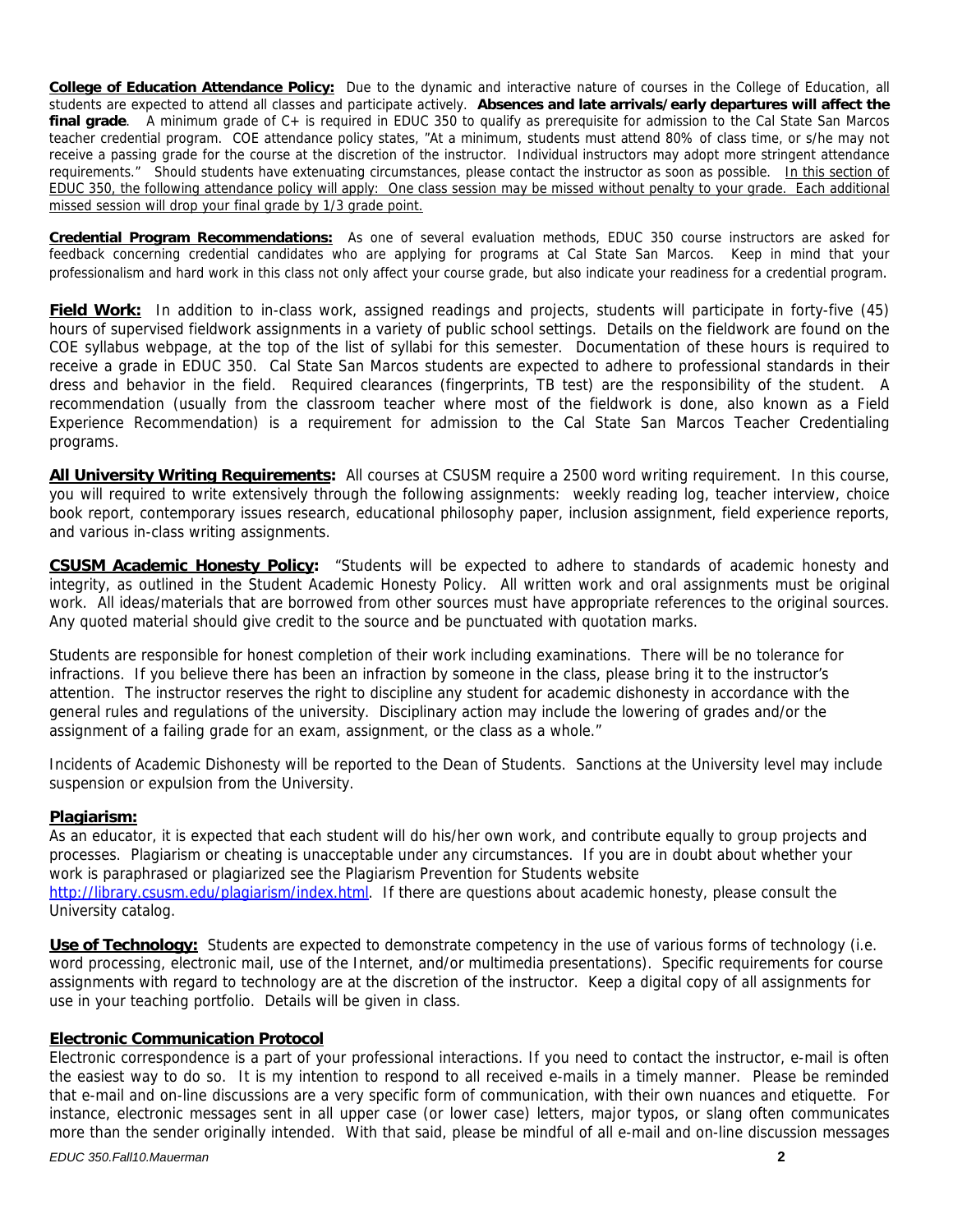you send to your colleagues, to faculty members in the College of Education, or to persons within the greater educational community. All electronic messages should be crafted with professionalism and care. Things to consider:

- Would I say in person what this electronic message specifically says?
- How could this message be misconstrued?
- Does this message represent my highest self?
- Am I sending this electronic message to avoid a face-to-face conversation?

In addition, if there is ever a concern with an electronic message sent to you, please talk with the author in person in order to correct any confusion.

**Course Requirements:** Teacher education is a professional preparation program. It is expected that students will come to class prepared to discuss the readings, submit required assignments, and participate in class activities. Students are expected to adhere to academic honesty and integrity, standards of dependability, confidentiality and writing achievement. Because it is important for teachers to be able to effectively communicate their ideas to students, parents, colleagues, and administrators, writing that is original, clear and error-free is a priority for the College of Education. It is expected that work will be turned in on time. Please discuss individual issues with the instructor.

**NOTE: If you will be absent, notify the instructor via email, as soon as possible, so arrangements can be made to save handouts, etc. You should also submit that day's written assignments via email to avoid deduction of points. Assignments are downgraded by 10% for each day late – after one week assignments receive no credit. Also, if you are given the option to revise your work, you must resubmit by the next class session.** 

## **Required Texts:**

- Education that is Multicultural. Thomson & Wadsworth. **(GG)**  Grant, Carl. A. & Gillette, Maureen. (2005). **Learning to Teach Everybody's Children:** Equity, Empowerment and ISBN 0-534-64467-8, Approximately \$ 45 - 65
- Villa, Richard A. and Thousand, Jacqueline S. (2005). **Creating an Inclusive School.** Alexandria, VA: Association for Supervision and Curriculum Development. (Chapters 1-3 + selected "Voices") **(VT)** ISBN 0-87120-251-4 Approximately \$12 - 25
- Nieto, Sonia. (2006). *Why We Teach*. NY: Teachers College Press. ISBN 0807745936, Approximately \$12 - 20.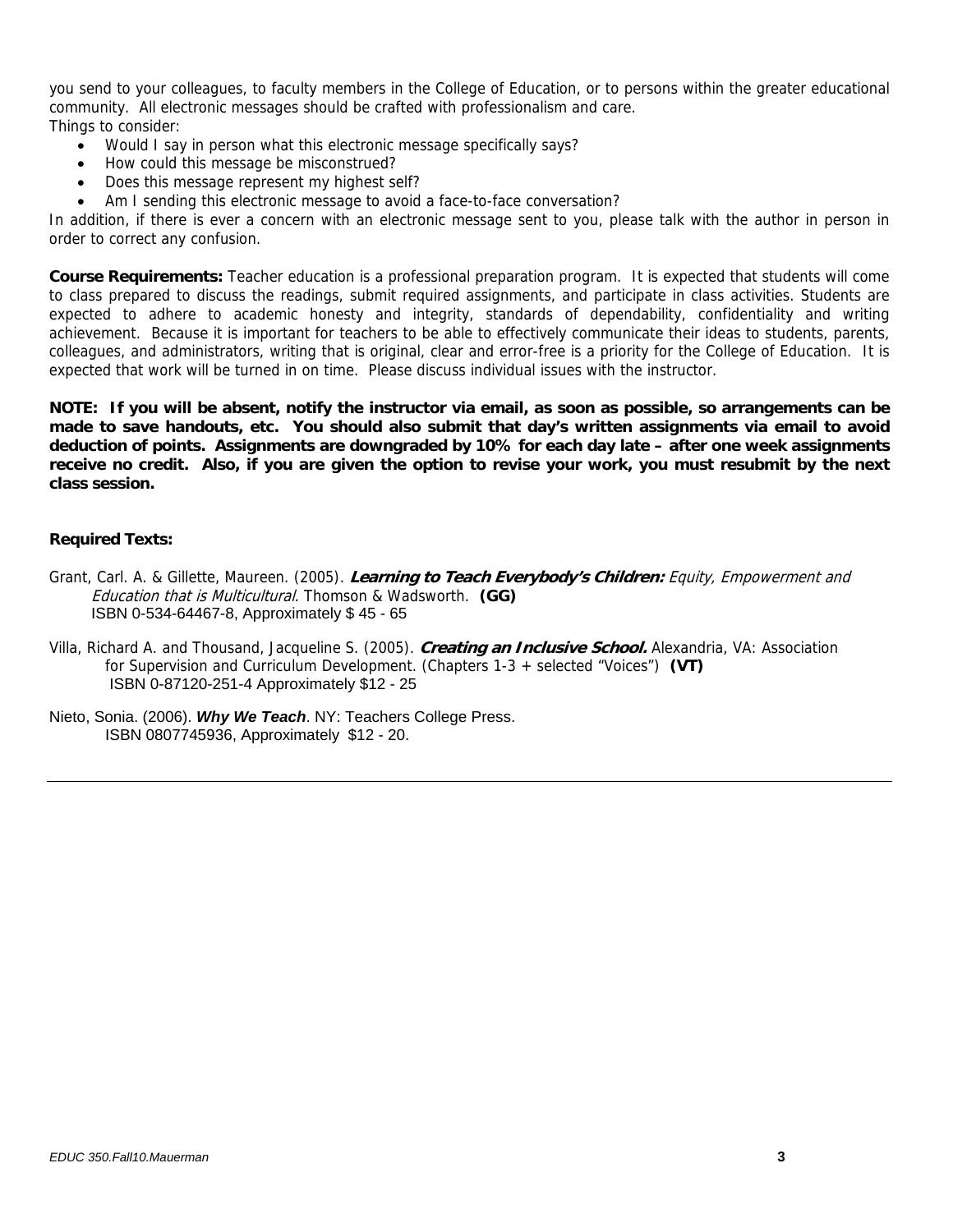# **EDUC 350 ASSIGNMENTS**

Please keep a copy of all submitted assignments for yourself and do not submit papers in binders / folders.

# **Assignment Detail**: (**100 points total)**

Additional instructions regarding course assignments will be discussed and distributed in class.

| $\bullet$ | Participation and Professional Demeanor         | 10 points |
|-----------|-------------------------------------------------|-----------|
| $\bullet$ | Reading Response Logs                           | 10 points |
| $\bullet$ | <b>Classroom Observation Reports</b>            | 15 points |
|           | • Teacher Interview Assignment                  | 10 points |
| $\bullet$ | Nieto Book Review/Presentation                  | 10 points |
| $\bullet$ | <b>Current Events in Education Presentation</b> | 5 points  |
| $\bullet$ | Inclusion Assignment - The Outsider             | 10 points |
| $\bullet$ | Contemporary Issues Partner Report              | 15 points |
| $\bullet$ | Personal Philosophy of Teaching                 | 15 points |

#### **Participation & Professionalism** (10 points)

This class is designed for hands-on, active learning that requires some "stretching of your comfort zone" in order to better understand the role of teacher and learner. Some of these activities include collaborative partner and small group teaching presentations, group discussions, and different kinds of reflective writing. The primary purpose of these assignments is personal reflection and growth, as well as serving as fuel for our discussions. Attend class prepared to discuss assigned readings/topics and to be a cooperative participant.

# **Key skills/knowledge observed and evaluated:**

- Do you participate in class discussions productively, sharing your knowledge and understandings?
- Can you interact productively with your peers, taking on a variety of roles (leader, follower, etc.)?
- Do you contribute appropriately during group work to do your "share"?
- Are you able to accept others' opinions?
- Are you supportive of others' ideas? Do you have a "can do" attitude?
- Do you support your peers during their presentations?
- Can you monitor and adjust your participation to allow for your ideas as well as others' to be heard?

#### **Reading Response Log** (10 points)

The reading log provides an opportunity to reflect on learning about teaching through the assigned readings. In the log you will be asked to both summarize key points and reflect on what you have read. You will also share your writing with another student at the beginning of each class session. You will begin the semester with full credit. Points will be deducted if submissions are incomplete. Reduced credit will be given for late submissions. Reading Log format is provided at the end of this syllabus.

# **Key skills/knowledge observed and evaluated:**

- At what level have you comprehended the reading? Is your work reflective of the issues and your thinking?
- What connections and relationships have you been able to make with the reading and prior class discussions, fieldwork, and class activities?

## **Classroom Observation Record (log) and 5 Classroom Observation Reports** (15 points) (15 points)

This assignment is designed to help you to better understand the complexity of today's classrooms, students and the various ways teachers address the needs of their classes – and to engage in a variety of classroom settings in order to determine if, and at what level, you might want to teach. Forms are located on the College of Education website under Current Syllabi as well as in the web supplement to the course.

Students will maintain a log of hours spent observing/participating in classrooms. This log should reflect a minimum of 45 hours spent in various classrooms at different grade levels and on different sites. In addition, students will document their field observations, connections to concepts studied in EDUC 350, analyses, and questions through 5 formal written Classroom Observation Reports. The format will be explained in class.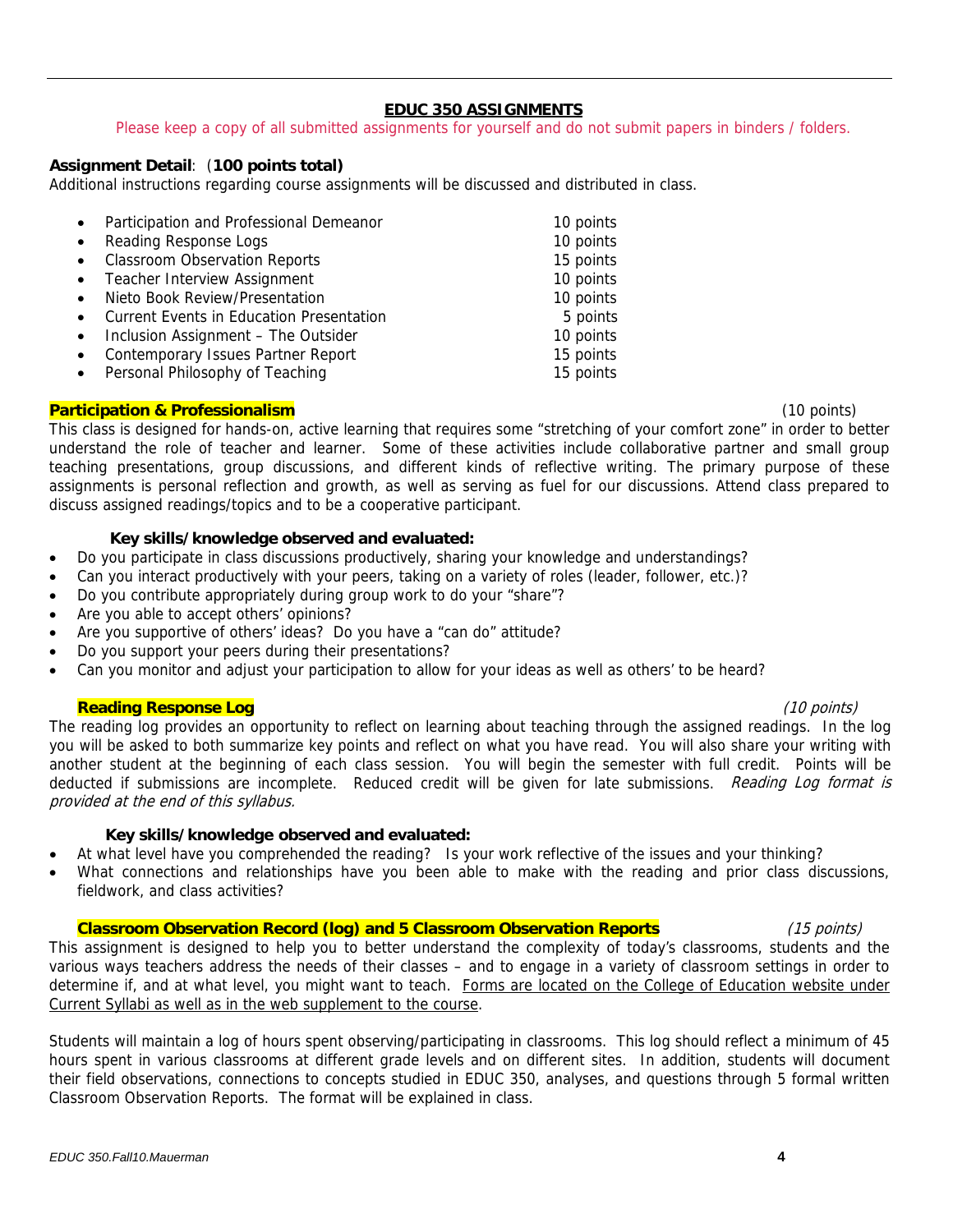### **Key skills/knowledge observed and evaluated:**

- Can you articulate your assumptions/expectations about a given setting and then identify how your observation affects those assumptions/expectations?
- Can you observe key details, seeing both the "big picture" of the classroom, plus specific methods, interaction?
- Can you responsibly monitor your placement to include meeting the requirements of varied settings and minimum hours?
- Can you relate your class work and readings to your observations and provide an insightful analysis?

#### **Interview Assignment** (10 points)

In this assignment, you will interview a teacher and write a 3-4 page (1,500-2,000 word) summary of what you learned from him or her. Your purpose is to render a sketch so that your reader may be able to envision the teacher as a person with a distinct philosophy and experience.

## **Gathering information:**

**Interview a current or retired teacher who has had at least 3 years of full–time experience in elementary, middle, or secondary school classrooms.** Questions to be covered are:

- Why did the teacher choose to enter teaching? How attractive was the profession to prospective teachers at that time? What were the other career paths available; were any others seriously considered? Does the teacher have any regrets about becoming a teacher?
- What professional education did the teacher have? How helpful was it in learning to teach? At what point did the teacher feel comfortable as a teacher?
- What were/are the teacher's goals for the education of students? Have these goals changed over the years?
- What career moves (school buildings, grade level, special students, subject matter, etc.) has the teacher made? To what extent were those moves voluntary? For current teachers, are further moves desired? If so, what are they, and why?
- What have been the major joys and frustrations of teaching? What would help increase the joys and minimize the frustrations? On what issues does the teacher feel strongly about making changes in the way that schooling occurs now?
- How did/does the teacher learn about his/her students' lives and needs? How similar are the backgrounds of the teacher and his/her students? What have been the teacher's experiences with "culture shock" in working with students from different backgrounds?
- What are some favorite memories from the teacher's classroom? Does the teacher tend to remember individual students or activities, or are the memories more general?
- What does the teacher think of current "hot issues" in education such as the California High School Exit Exam and the No Child Left Behind Act? How does the teacher take action to address new reforms that impact his/her classroom?
- What is the teacher's metaphor for "teaching" or "teacher"? What are the main features of the teacher's approach toward teaching? What has the teacher learned from being a teacher?

# **Analysis:**

After collecting your information, think about what you have learned about this teacher. Focus on a few themes that best characterize what you have heard. Do not try to be all-inclusive. Protect your teacher's confidentiality by using a pseudonym and masking identifying details.

In your analysis, incorporate what you have been learning about becoming and being a teacher. How does your teacher fit within the material addressed in your readings and in class? What issues are raised through your interview? What are the implications of your interview as you think about becoming a teacher? Be sure you include at least one reference to the readings/discussions we have in class.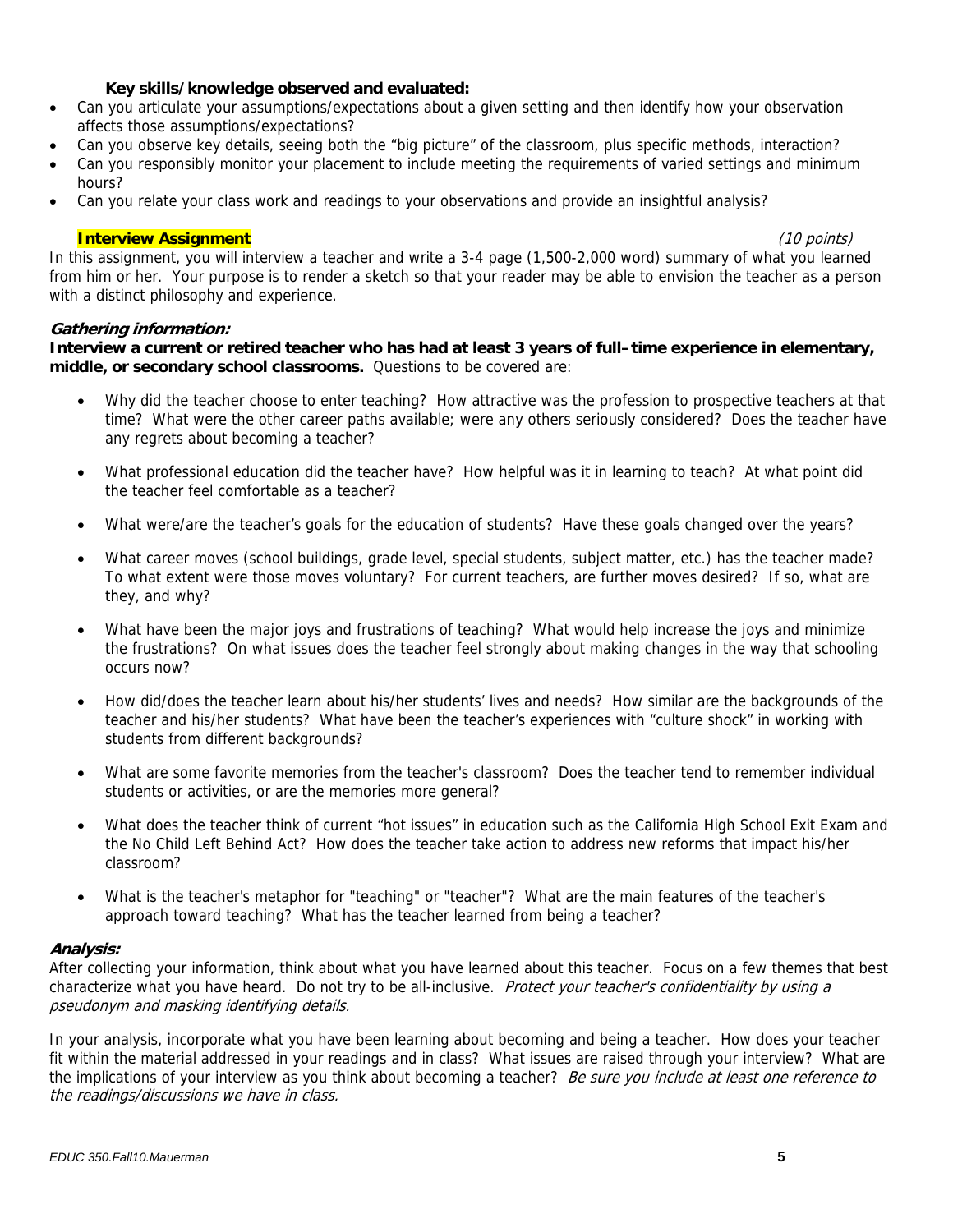## **Key skills/knowledge observed and evaluated:**

- Were you able to arrange, organize, and conduct an interview that yielded useful and interesting information?
- If you were not sure of answers, did you ask your interviewee for clarification so you understood? Did you use follow up questions to probe for deeper responses?
- Were the questions you created thought provoking?
- Were your analyses and reflections based on information you have learned in EDUC 350 and prior knowledge?

## **Nieto Book Review and Focus Group Presentation** (10 points)

Prepare a 1 to 2 page essay (double spaced, 12 font) in which you take on the role of "book reviewer." Assume your audience has read the book, that is, do not retell the story. Consider the following questions:

- $\checkmark$  How has your view of teaching changed as a result of reading this book?
- $\checkmark$  What is the most valuable learning to be gained from this book? What did the author "miss"?
- $\checkmark$  What did the teacher(s) do to address the students' needs? Provide several examples.
- $\checkmark$  How does the experience of the teacher(s) relate to the readings and discussions from your coursework this semester?

 **Group Presentation:** All students will work together to prepare a group "dramatic" presentation to share your knowledge and insights with other students from your section of the book.

## **Key skills/knowledge observed and evaluated:**

- Were you able to devise a well written book review that addresses the questions above in a thoughtful/analytical manner?
- Were you able to work well with your peers and develop an engaging group presentation?

## **Current Events in Education** (5 points)

Sign up for a date when you will be responsible for presenting an item from the week's news in education. The item may be from the internet (e.g., www.edweek.org/), newspaper, or magazine, and may pertain to local or national/international issues. You will summarize and present the importance of the news for your classmates in 5 minutes maximum.

# **Key skills/knowledge observed and evaluated:**

- Did you select an article that has depth and importance?
- Can you speak articulately about your article's content?

# **Inclusion Assignment—The Outsider** (10 points)

Many students with special needs come to view themselves as "outsiders" because they are labeled as different from the typical student. Most of us experienced some sense of being an outsider during our K-12 years. After reading chapters 1-3 in *Creating an Inclusive School* and at least two of the *Voices of Inclusion*, write a reflective essay (2 to 3 pages, double spaced) wherein you comment on a specific school experience of your own that caused you to feel like an outsider. Precipitating factors could include differences due to gender, religion, looks, beliefs/interests, family situation, academic ability, etc. Make at least 1 specific connection to the VT text. Address each of the following questions:

- $\checkmark$  What personal characteristics fostered your feelings of being an outsider?
- $\checkmark$  How did you react and cope with the situation?
- $\checkmark$  Did you share your experience with any teachers? Did any teachers assist you?
- $\checkmark$  What could school staff, parents or friends have done to help you cope?
- $\checkmark$  In what ways did this experience change you? What did you learn from this experience?
- **How might this experience make you a more sensitive and inclusive person/ teacher?**

#### **Key skills/knowledge observed and evaluated:**

- Were you able to devise a cogent written reflection that addresses the questions above in a thoughtful/analytical manner?
- Did you make at least one specific (quote) connection to the VT text and values therein?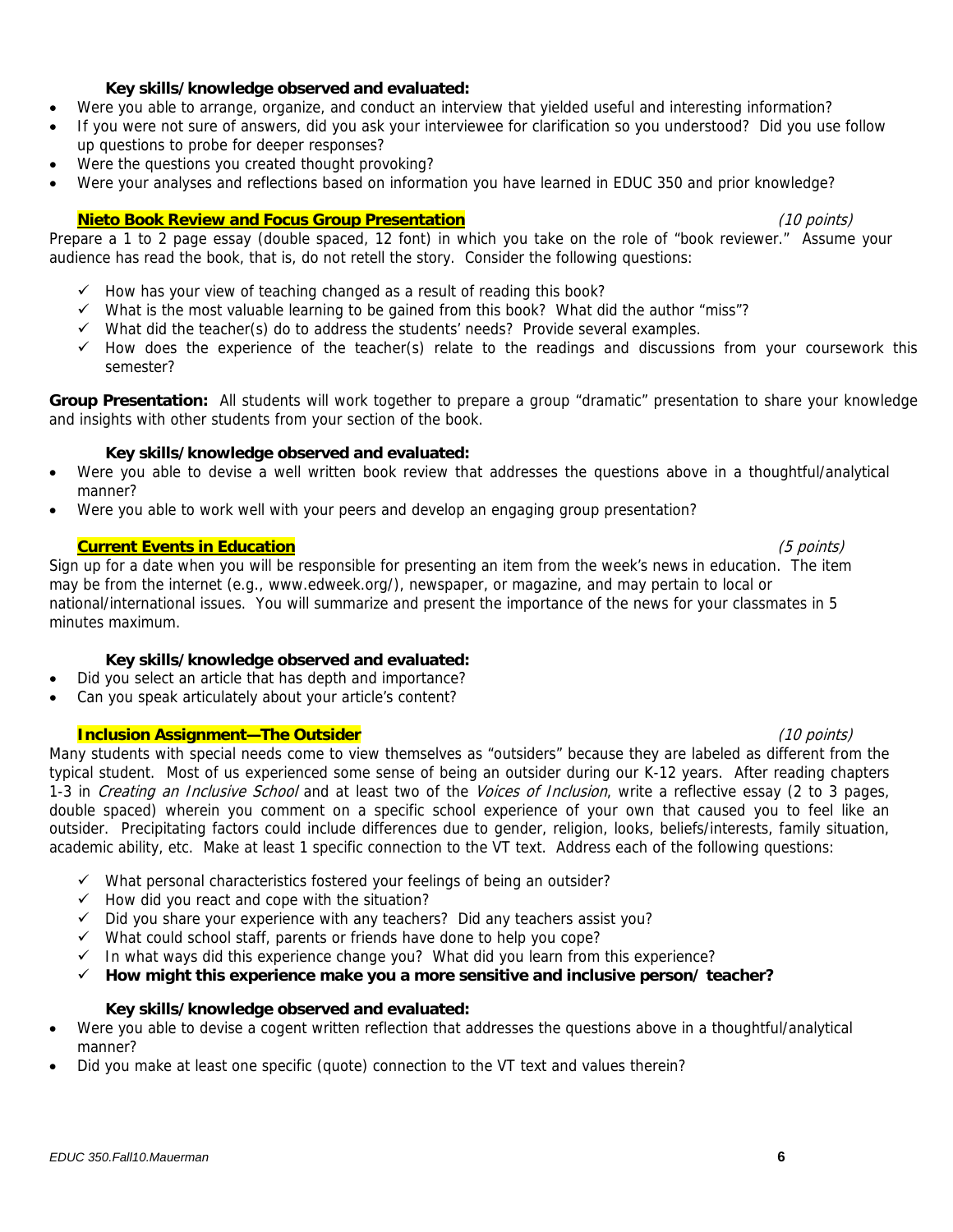#### **Contemporary Issues Research** (15 points)

and cons, an analysis of the issue's implications (the "so what"), and a summary or conclusion. Choose a major contemporary issue in education (from our list) that interests you and a partner. Research the issue together and prepare an oral report to share in class. The presentation should provide a description of the issue, its pros

At the time of your presentation, each partner group will provide a hard copy, one-page typed abstract as well as a selected reading list (12-15 references in bibliographic form) for each class member. The instructor's copy should include each member's name and a description of each person's role in researching the topic and developing the presentation. Each group will also be responsible for developing a peer and self-evaluation for their presentation that will be given to the instructor after the oral presentation is completed. Selected members of the class will use the peer evaluation, and the group presenting will use the self-evaluation. Additional guidelines, format, and suggested topics will be discussed in class.

#### **Key skills/knowledge observed and evaluated:**

- Do you understand a major issue affecting education and can you speak intelligently to your peers?
- Did you read from enough sources to gather relevant information and then present this in a synthesized manner?
- Are you able to organize resources (materials, people, etc.) in support of a goal (in this case, your presentation which includes the use of Power Point technology)?
- Did you present your information confidently, creatively, concisely and in an organized manner?
- Are you able to apply what you've learned about effective teaching to engage your audience during your presentation?
- Did you develop an appropriate abstract and bibliography?

# **Personal Philosophy of Teaching, Learning, Schooling & Inclusivity 15 Marrier 10 19 (15 points)** (15 points)

To summarize your learning in this course, help you to clearly articulate your emerging beliefs about teaching, learning, schooling, & inclusivity, and prepare for future interviews, you will be asked to submit a paper in which you imagine what you would say to the hiring committee of a school district if asked to describe your own distinct set of beliefs about teaching, learning and schooling. In preparing this assignment you will develop the paper over the course of the semester and will experience the process of drafting (two drafts are required for in-class work), giving and receiving reader response, and revision as stages of the writing process (experiencing firsthand what you should do as a teacher with your students). More information about the paper will be given in class.

# **Key skills/knowledge observed and evaluated:**

- Did you draw on all your resources/experiences (not just the book) to write your philosophy?
- Are you clear about your own beliefs? Did you address the needs of all learners?
- Can you articulate your ideas fluently and coherently with correctness?
- Is it clear you have had enough exposure to schools to write your current philosophy?
- Did you address the areas of teaching, learning, schooling and inclusivity?

Final grades will be determined by the total number of points earned (100 points possible):

|  | $A = 95-100$ $B + = 85-89$ $B = 80-82$ $C = 73-76$ $D = 60-69$ |  |
|--|----------------------------------------------------------------|--|
|  | $A- = 90-94$ $B = 82-84$ $C+ = 77-79$ $C- = 70-72$ $F = 0-59$  |  |

# **A Holistic View of Grades and Performance**

**This course will be the starting point in preparing you for a career in which you will significantly impact human lives. No amount of training will ever be enough, as this is a career which demands life-long learning at the core. Giving less than 100% is not sufficient for the course or for the profession in general. Therefore, your instructor anticipates that everyone enrolling in the course will aim to perform at his/her highest possible level, in order to be recommended to continue in the CSUSM Credential Program.**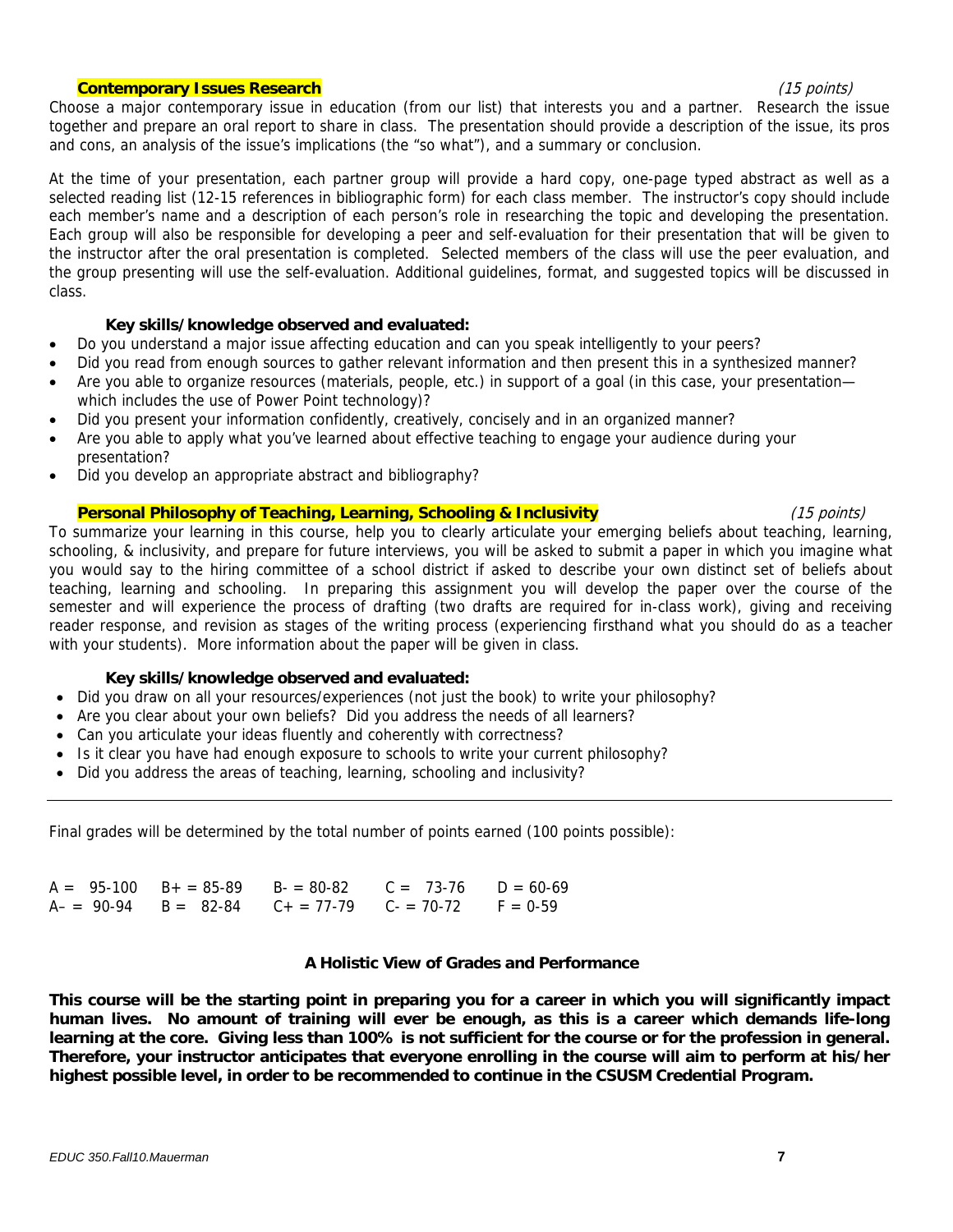# **Following are characteristics of an "A" student. An "A" student is one who:**

- $\triangleright$  completes all assignments on time and demonstrates the ability to summarize, analyze, and/or reflect at high levels.
- $\triangleright$  varies sources of information for assignments, demonstrating high degree of effort in pursuing varied perspectives around important educational issues.
- $\triangleright$  completes all the reading assignments and develops thought full and thorough responses.
- $\triangleright$  produces papers that reveal a commitment to self-discovery and learning.
- $\triangleright$  produces papers at a professional level in terms of both writing and content.
- $\triangleright$  develops a high quality presentation, demonstrating significant learning around a contemporary issue.
- $\triangleright$  presents confidently and intelligently, demonstrating effective teaching skills.
- completes assignments in/out of class with a focus on learning and exploration, pushing him/herself to better understand the profession through quality work.
- $\triangleright$  attends every class meeting and is fully engaged during class.
- pushes him/herself to new understandings by participating in discussions, sharing his/her opinions, and valuing others' perspectives.
- $\triangleright$  contributes to the positive environment of the class by respecting all members.
- completes the Personal Philosophy of Education paper to reveal significant understanding of the complexities of the education profession and to demonstrate learning around course goals.
- $\triangleright$  completes all field experience work (45 hours, 3 different settings, & 5 written reports) with high quality analysis and reflection, and a willingness to "stretch" beyond what s/he already knows.

# **Course Schedule = Next Page**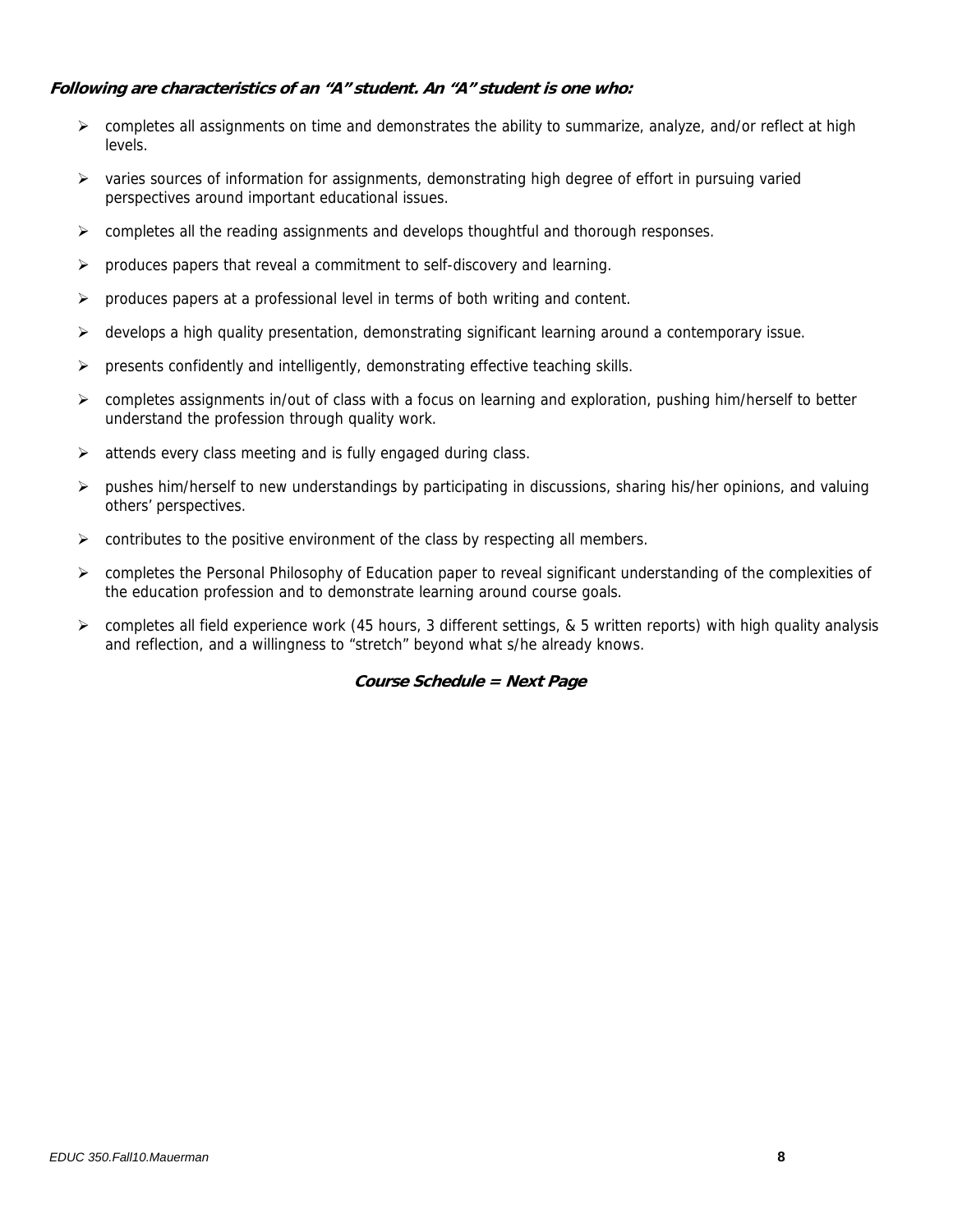#### **EDUC 350 – Fall – Mauerman T/Th, 9:00‐10:15am Tentative/Anticipated Schedule – Subject to Reasonable Changes – Check for Online class meetings** GG = Grant & Gillette text, VT = Villa Thousand text; HC = hard copy (paper)

| W              | <b>Date</b>           | <b>Topics/Activities</b>                                            | <b>Readings</b>                       | <b>Assignments Due</b>                                   |
|----------------|-----------------------|---------------------------------------------------------------------|---------------------------------------|----------------------------------------------------------|
| $\mathbf{1}$   | 8/31<br>Т             | <b>Course Introduction/ Overview</b>                                | Read Syllabus                         | Purchase texts, begin reading                            |
|                |                       | - Norms, groups, roles, organization                                |                                       |                                                          |
|                | 9/02<br>Th            | <b>Online Class: Moodle training</b>                                | <b>Moodle: Read Student Resources</b> | Photo posted, GTKY posted                                |
| $\overline{2}$ | 9/07<br>т             | <b>Teaching &amp; Learning for 21st Century</b>                     | GG: 1, VT: Preface                    | Current Events (CE) #1                                   |
|                |                       | -Historically speaking                                              | FIND Classrooms to observe            |                                                          |
|                | 9/09<br>Th            | In-depth activity: Should I Teach?                                  | Article: Herbert Kohl                 | CE#2                                                     |
| $\mathbf{3}$   | T<br>9/14             | <b>Becoming an Effective Teacher</b>                                | GG: 2, Nieto: Begin                   | FIND Classrooms to observe NOW                           |
|                |                       | - Why teach?                                                        |                                       |                                                          |
|                | 9/16<br>Th            | In-depth activity: Good teaching matters                            | Article: Kati Haycock                 | CE#3                                                     |
| $\overline{4}$ | 9/21<br>Τ             | <b>Developing a Professional Stance</b>                             | GG: 6<br>Nieto                        | Tchr Interview Assignment -                              |
|                |                       |                                                                     |                                       | BRING HC to class for activity                           |
|                | 9/23<br>Th            | <b>Online Class: Diversity</b>                                      | Article: Marcelo Suarez-Orozco        |                                                          |
| 5              | 9/28<br>Τ             | <b>Organizing Structures of Schools</b>                             | GG: 7, Nieto                          | CE #4;                                                   |
|                |                       | In-depth activity:                                                  |                                       |                                                          |
|                | 9/30<br>Th            | <b>Online Class:</b>                                                |                                       | Classrm Obs Reports 1 & 2                                |
| 6              | 10/05<br>т            | <b>Forming Philosophical Perspectives</b>                           | GG: 8,<br>Nieto                       | Philosophy of Ed -BRING HC to                            |
|                |                       | - Why does it matter?                                               |                                       | class for peer review activity                           |
|                | Th 10/07              | In-depth activity: What kind of teacher?                            | Article: Robert Fried                 | CE # 5                                                   |
|                |                       | <b>The Credentialing Process: Guests</b>                            |                                       |                                                          |
| $\overline{7}$ | 10/12<br>Т            | <b>Governing the Educational System</b>                             | GG: 9                                 | Possible article, TBA                                    |
|                |                       | -How it works, political aspects                                    | Nieto                                 |                                                          |
|                | Th 10/14              | 'Online' Class: Contemporary Issues                                 | Library: Collaborative research       | Meet with partner                                        |
| 8              |                       | partner work- part 1                                                | approved/assigned topic               |                                                          |
|                | 10/19<br>т            | <b>Including Inclusion - Special Education</b>                      | VT: 1, 2<br>Article: Thomas Hehir     | CE #6                                                    |
|                | Th 10/21              | - Confronting Able-ism<br>In-depth activity: How will I teach them? |                                       | CE # 7                                                   |
| 9              |                       |                                                                     |                                       |                                                          |
|                | 10/26<br>Τ            | <b>Lives &amp; Work of Teachers</b>                                 | GG:                                   | <b>Nieto Presentations</b>                               |
|                | Th 10/28              | Nieto Book Review Presentations<br>Nieto Book Review Presentations  |                                       |                                                          |
|                |                       | In-depth activity: "A day in the life"                              |                                       | <b>Nieto Presentations</b>                               |
| 10             | 11/2<br>T             | Online Class: View F.A.T. City                                      | VT: 3 plus 2 Voices                   | 'Outsider' Reflection Assignment                         |
|                | Th 11/04              | <b>Understanding Rights/Responsibilities</b>                        | GG: 10                                | CE # 8                                                   |
|                |                       |                                                                     |                                       |                                                          |
| 11             | 11/09<br>Τ            | In-depth activity: Mandated Reporting                               | Article:                              |                                                          |
|                |                       |                                                                     |                                       |                                                          |
|                | Th 11/11              | Online Class: Contemporary Issues - pt2                             | Library Research- partner             | Classrm Obs Rprts 3 & 4                                  |
| $12\,$         | 11/16<br>$\mathsf{T}$ | <b>Financing Teachers and Schools</b>                               | GG: 11                                | Pair/Triad Group Meetings                                |
|                |                       | -Article: Money, Schools & Justice                                  | Article: Stan Karp                    |                                                          |
|                | Th 11/18              | <b>Contemporary Issues Presentations</b>                            | Pair/Triad Group Meetings             | Cont. Issues Presentations                               |
|                |                       |                                                                     |                                       | Ed Philosophy-Final due                                  |
|                | 11/23,25              | Thanksgiving Week - No class                                        |                                       | Classrm Obs Rprt #5                                      |
| 13             | 11/30<br>т            | <b>Contemporary Issues Presentations</b>                            | Pair/Triad Group Meetings             | Cont. Issues Presentations                               |
|                | Th 12/02              | <b>Contemporary Issues Presentations</b>                            | Pair/Triad Group Meetings             | Cont. Issues Presentations                               |
| 14             | 12/09<br>т            | © Final Discussions © Celebration                                   | <b>All work Submitted</b>             | <b>Classrm Obs Log/Docs signed</b><br>All work Submitted |